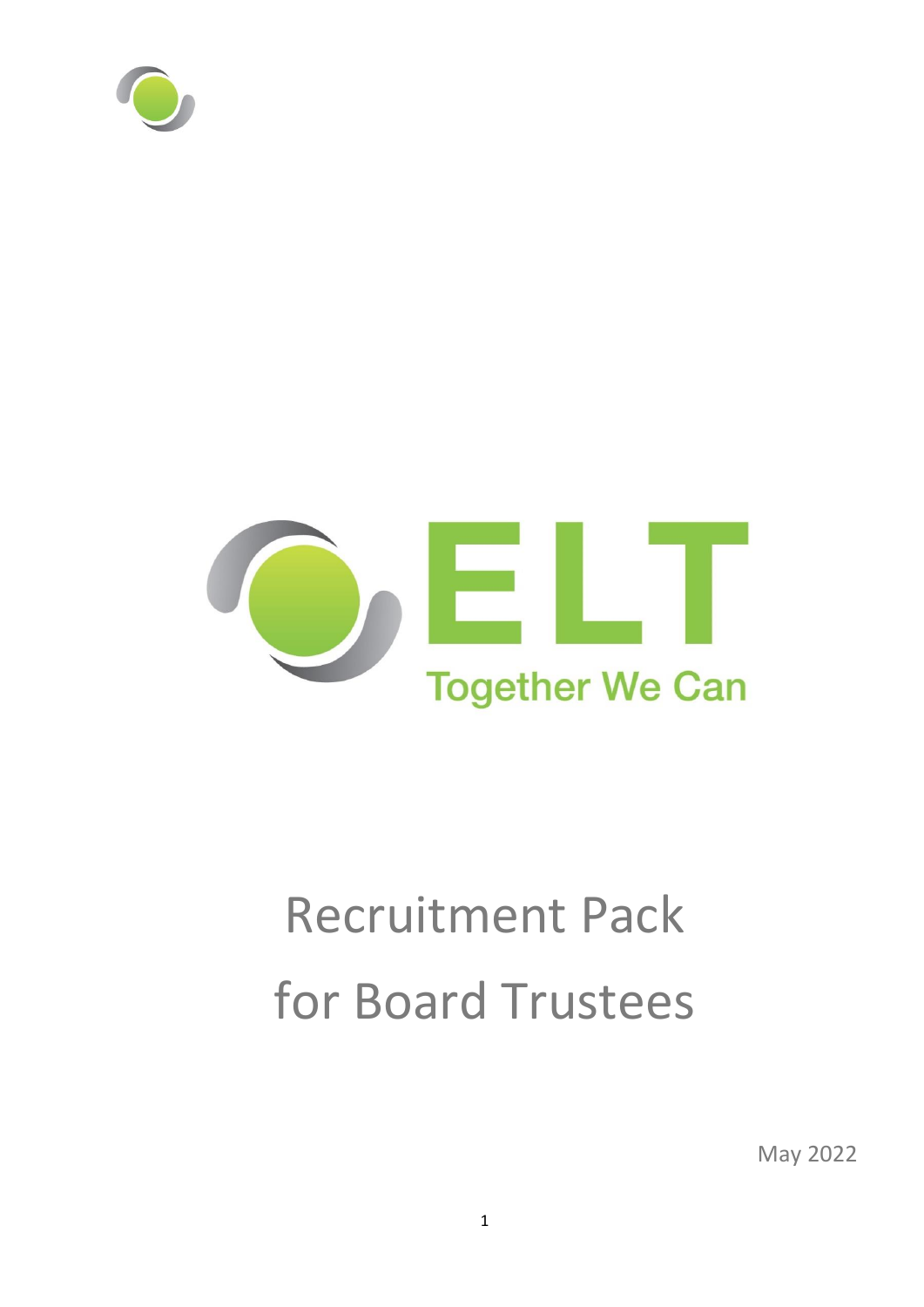

# **'Together we can'**

## **Welcome**

Welcome from Helen Coulson – Chair of the Trust

Do you believe that a great education can enhance life chances for young people?

If so, would you like to be part of the ELT and support the work of the Trust in providing educational excellence, values and life skills to those in our care? We are seeking Trustees who share our vision and values and have the skills, experience and time to provide strategic leadership and governance oversight to the work of the Trust.

Trustees work as part of a small group bringing a diversity of skills to our leadership and governance to support both Christian and Community schools within our Trust. We hope that you will see the opportunity to become a Trustee as a stimulating and exciting opportunity to use your professional skills to enrich the lives of children and young people.

The information in this pack can only provide an outline of the Trust's work, but if what you read stimulates your interest and you would like to find out more about the Trust and how you can support our work, please get in touch. We would be delighted to arrange for you to visit our schools and understand more about the role of our Trustees and how you might contribute.

We very much look forward to hearing from you.

Helen Coulson Chair of the Board of Trustees Enlighten Learning Trust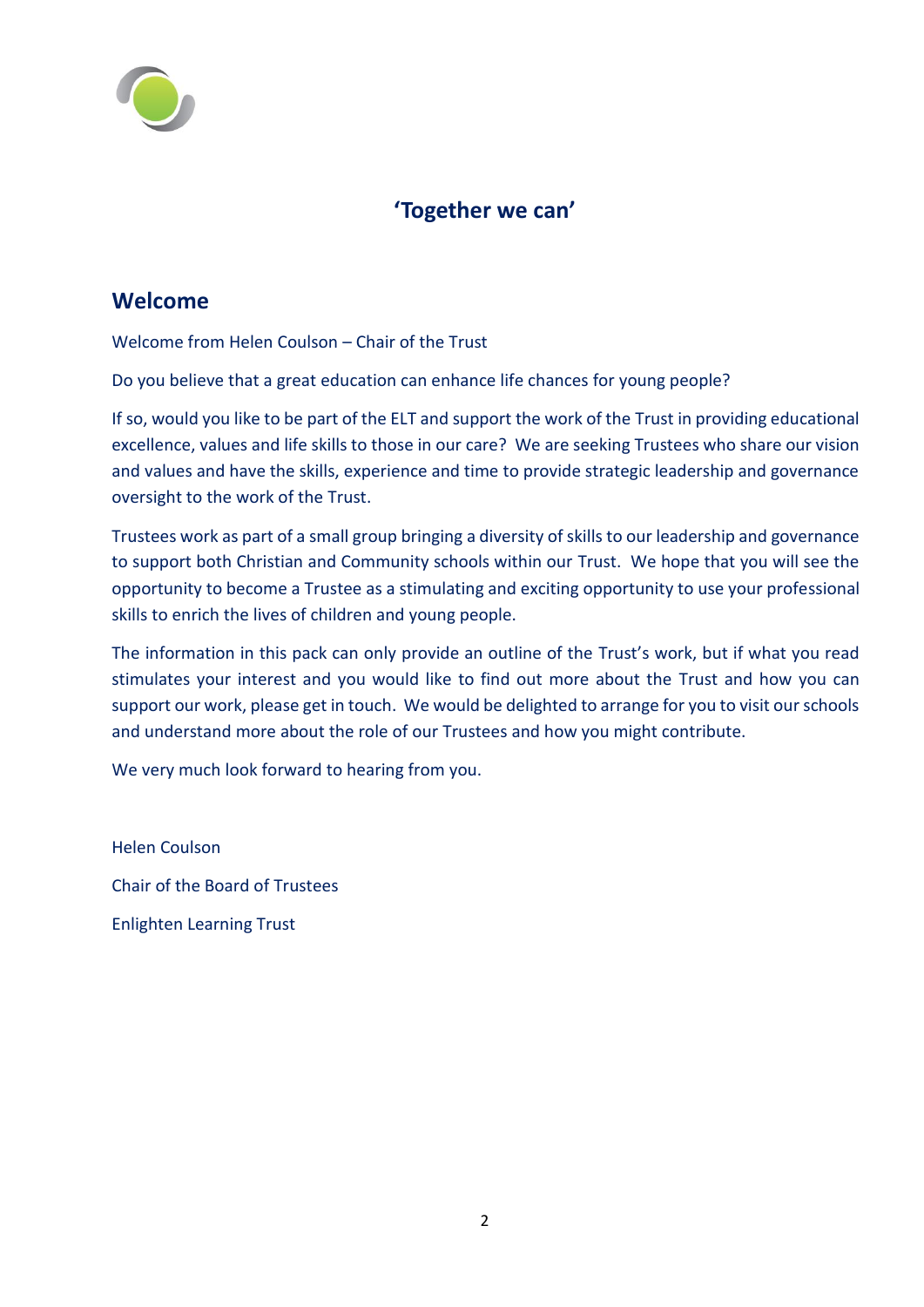

# **About Enlighten Learning Trust**

## **Statement of Purpose**

At the Enlighten Learning Trust we believe that education can bring about systemic social change within contemporary society. We aim to realise that potential by building and supporting a network of great schools that not only provide excellent education but redress the inequalities of access and opportunity that exist, that inspire and foster aspiration, and that nurture the enjoyment of learning, creative expression, and practical application.

Our Christian ethos is expressed in this aim through our pursuit of a shared understanding of one another and our world, our commitment to social change for the common good, and our mutual enjoyment of our shared endeavours, which we believe express the transcendent life of God. While we understand our ethos as explicitly Christian, we recognise that it can be shared with and taken from different standpoints. We welcome it being shared by those with no faith background or those of other faiths, without any assumption that it affects the integrity of their convictions or beliefs.

The Enlighten Learning Trust also seeks to help improve the education system as a whole through developing innovations in education and community engagement and through providing services to assist in school support and change management. We will always focus on the long-term personal fulfilment of our students, teaching staff and workforce, and the broader transformation of society.

## **Philosophy**

The name Enlighten reflects our philosophy of education. The enlightenment movement of the 17th and 18th centuries featured an appetite for challenging the accepted thinking of the time, embracing a scientific approach, yet underpinning it with a fundamental belief in God's hand in the creation of the world. We therefore embrace the role schools play not only in developing a body of knowledge and skills with which to flourish in the world, but also in questioning the deeper reasons for our existence and how this affects the role we can play in society.

Central to every school is the concept that each member (child and adult) will be given the opportunity to flourish in the broadest sense – rich learning, character development, deep thinking, teamwork, excellent outcomes and mature reflection. We believe that each individual is equal and unique, that they are highly valued and must know this in their daily experience at school. In ELT schools our children will be enlightened about the world and their part in it and be superbly equipped to contribute to their community within and beyond the school gates.

All the schools in the Trust will have different contexts and communities that they serve, along with differing histories and backgrounds. What unites us is the ambition to support each other in our endeavour to transform the life chances of every child in our schools, regardless of their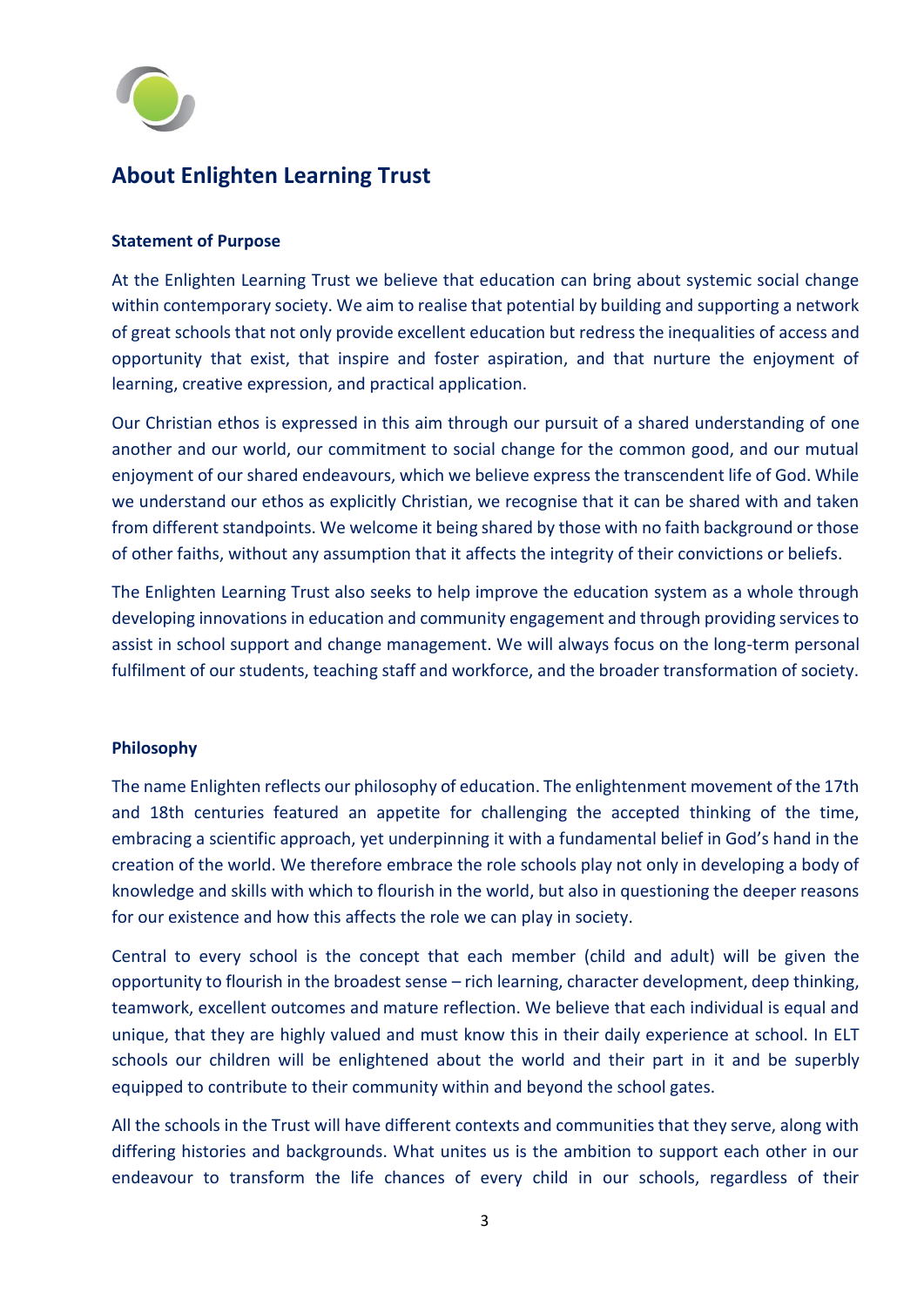

background, so the schools in the Trust are truly uplifting places, and therefore we believe that 'together we can'.

## **History**

The Enlighten Learning Trust (ELT) was founded in March 2014 in Esher Church of England High School. The Trust currently comprises Esher High School, St Andrew's Primary School, Cobham and St Martin's Infant and Junior Schools, Epsom. The Priory School (Secondary) will join us in the autumn term and we anticipate about 5 schools joining over the next academic year.

## **Values, Vision and Behaviours**

#### **Vision**

Every school in the Trust will flourish whilst ensuring a strong ethos of support and collaboration. This is based on the unshakeable belief that children learn through all aspects of their daily lives and that their values and knowledge, experiences and habits are as important as their academic qualifications.

- We are growing a family of schools based in the Surrey area in which all children succeed and are championed by those who deliver a truly excellent education.
- Each of our schools represents a unique context that we support and celebrate, and we take joint responsibility for the success of all the children in our schools.
- Every school will offer something to others. All our staff will be highly trained and supported, work together to their students' benefit and develop high levels of expertise.
- Our culture will be rooted in bible truths yet represent the broad spread of beliefs in schools of all settings. We are outward facing and forward thinking, rooted in the best educational research and working with outside partners to the benefit of the children.

## **Values**

We value every child equally, and recognise that they have one, unique opportunity to learn, develop and mature in our care.

- Every child can succeed and contribute positively to their community, both now and in the future, regardless of their background.
- We work together with integrity and Trust, sharing the experiences we have and learning from each other for the good of the children in our care.
- We will proactively develop staff potential across all schools in the Trust, investing in colleagues and supporting a common journey of improvement.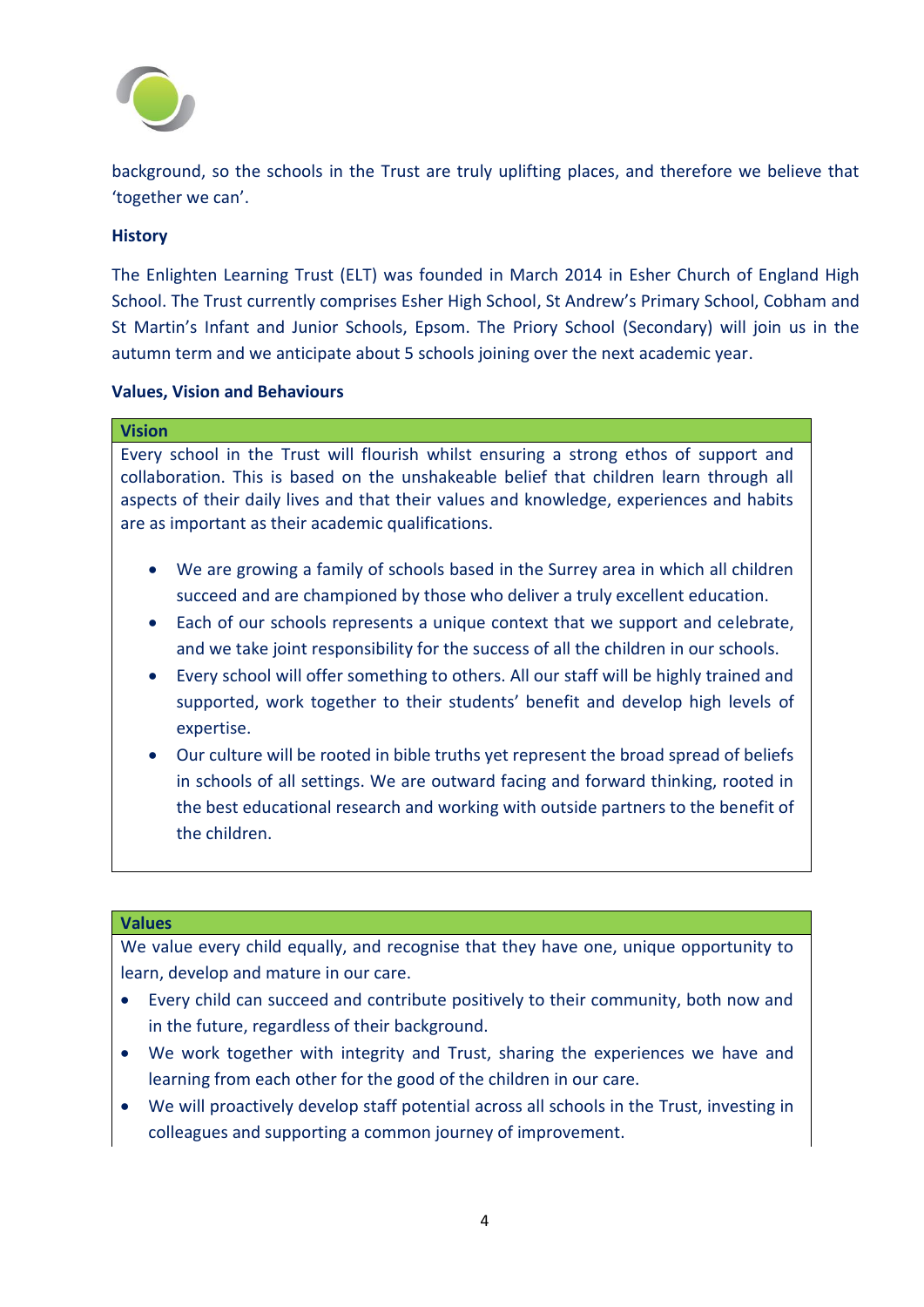

• In each school we will provide an aspirational environment that is colourful & creative where we foster curiosity, guide excellence, grow children of good character and nurture a love of life.

#### **Behaviours**

- Championing young people rather than institutions.
- Collaborating rather than competing where it delivers positive impacts on learning.
- Acting with the highest levels of integrity and engendering Trust.
- Encouraging professional freedoms within consistent boundaries.
- Continually developing the skills and capacities of our people and our organisation.

As a Church of England MAT, the Trust has good links with the Diocese of Guildford. Members are responsible for the appointment of Trustees and ensure that all Trustee appointments are skillsbased, linked to the skills audit carried out by Trustees. We are committed to supporting the Diocesan vision for supporting schools through an Academy Hub model and we are liaising with the Director of Education to explore opportunities to engage with others.

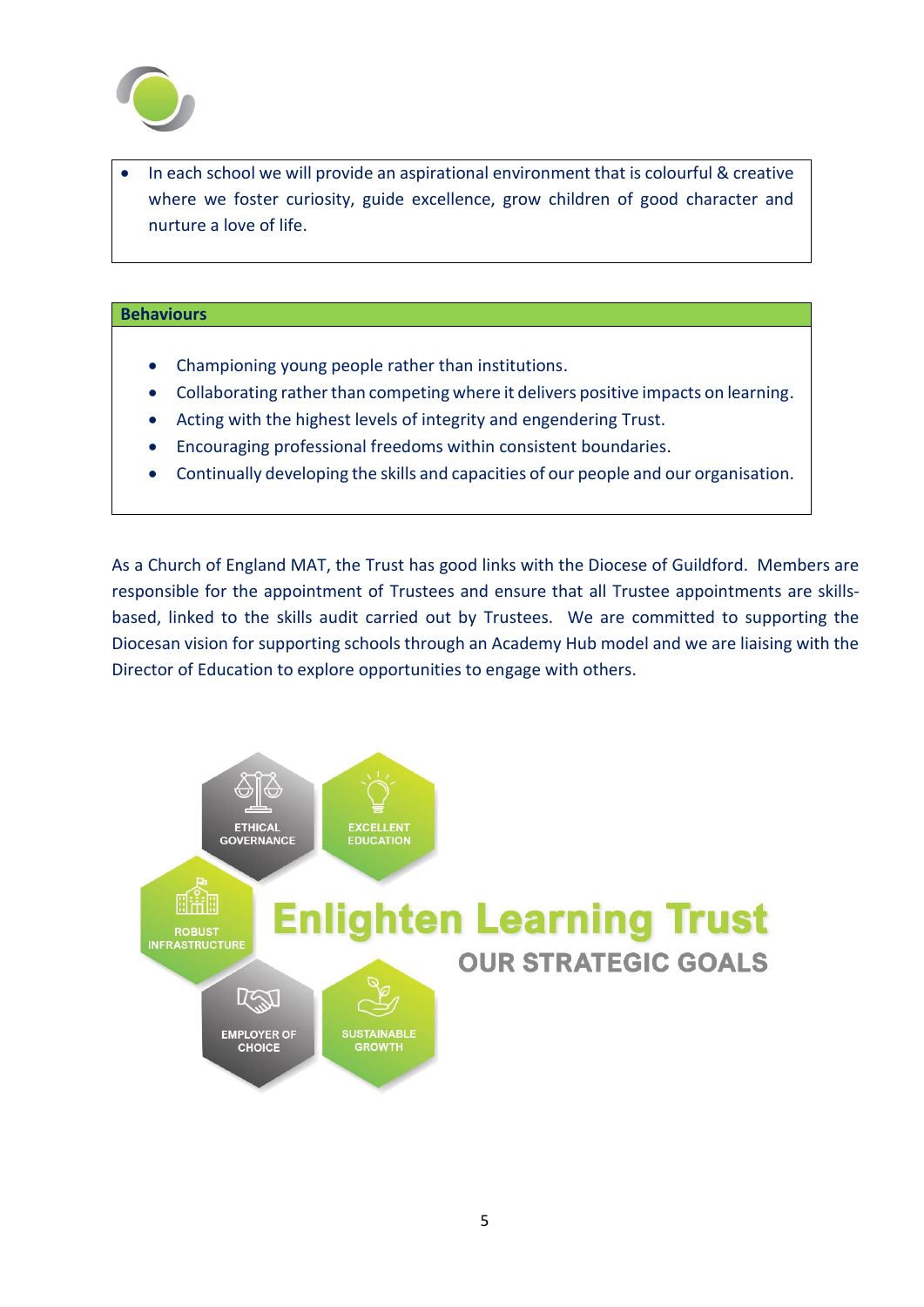

# **Plans for the future**

ELT's Growth Plan, which has the support of both the Diocese and Regional Schools Commissioner, sets out the Trust's objective to grow to around 10 schools by 2025.

The key challenges for the board over the next 12-24 months are:

| <b>Academy Performance</b><br>and Standards | Raise and maintain attainment and improve progression.                                                                                                                                                                                                                                                                                        |
|---------------------------------------------|-----------------------------------------------------------------------------------------------------------------------------------------------------------------------------------------------------------------------------------------------------------------------------------------------------------------------------------------------|
| <b>Academy Effectiveness</b>                | Support excellent standards of teaching and learning.<br>Implement a CPD programme for our Academies to ensure that<br>our staff have the right skills to further raise standards, deliver<br>good teaching and learning, and disseminate good practice to<br>ensure rapid improvement.                                                       |
| Growth                                      | Develop a network of schools across primary and secondary<br>phases who work together to champion children.                                                                                                                                                                                                                                   |
| <b>Central Services</b>                     | Grow and build a strong infrastructure in the MAT to support<br>the drive for every ELT academy to be an excellent school.<br>Ensure that the Trust has business arrangements that are<br>efficient and effective to enable it to deliver on its<br>commitments to grow, prosper and deliver value for money<br>across all of our operations. |

There is a small but dedicated central team who work together to evaluate individual school needs. We strive to work with schools to create a bespoke programme of engagement. We are looking to build on and share strengths and offer support where needed.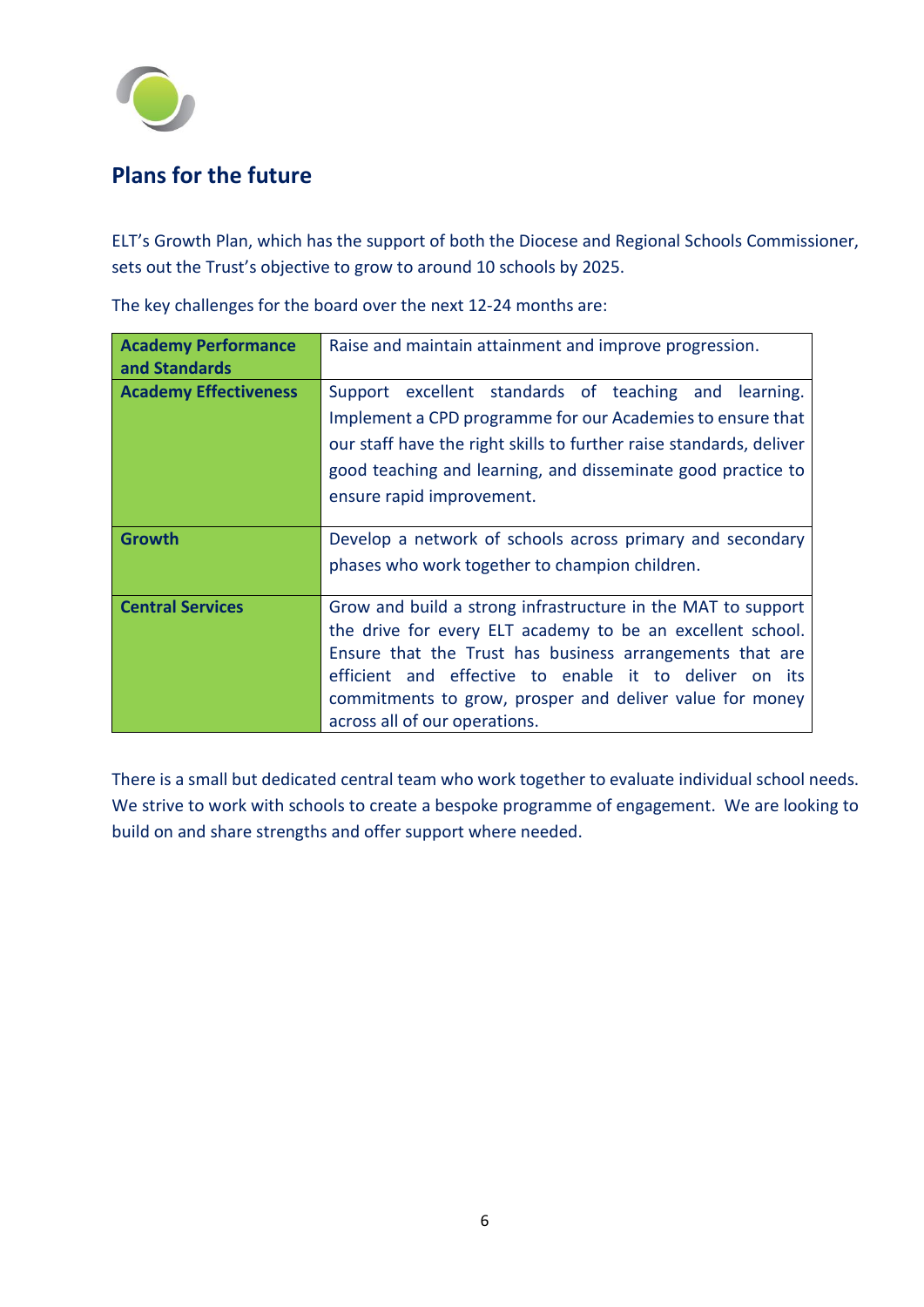

# **Joining the Board of Trustees**

## **1. Role and responsibilities of Trustees**

The Board of Trustees are accountable to the Department for Education (DfE) for the strategic leadership of the Trust and for providing accountability, oversight and assurance for its educational and financial performance. Trustees are responsible to the Diocesan Board of Education for the promotion of the Trust's distinctive Church of England character. The Members of the Trust (in effect, its shareholders) are appointed by the DBE and appoint the majority of the Trust's Trustees. Members also have responsibility for oversight of governance and Trustees are accountable to the members for the impact of governance activities.

The Board of Trustees requires a range of skills to discharge their responsibilities well. Board meetings can cover topics ranging from the Trust's business and educational strategy; pupil achievement and progress; quality of teaching and learning; school leadership, staffing and resources; buildings and financial investment; and Christian distinctiveness. Trustees must ensure the effective and efficient use of all resources and will evaluate performance indicators and financial information covering all aspects of school and Trust performance.

The Board's ultimate accountability is to the pupils, parents and wider community and Trustees have a duty to fulfil their responsibilities in accordance with the highest standards of corporate governance.

In performing these duties, Trustees are expected to follow a code of conduct which has regard to the highest standards of behaviour in public life as set out in the Nolan Principles – leadership, selflessness, objectivity, openness, integrity, honesty and accountability. The Charities Commission publication 'The Essential Trustee' also establishes a common set of recommended standards of good governance practice which are relevant for charity Trustees.

Trustees are required to meet the eligibility conditions and satisfactorily to complete a Disclosure and Barring Service (DBS) check on appointment. Trustees' activities are covered by Risk Protection Insurance purchased from the DfE.

ELT is a company limited by guarantee and an exempt charity, regulated by the Department for Education. A chart showing how the Trust fits into diocesan academy governance structures is attached at Appendix A. Details of the Trust's governance and profiles of the current Trustees are available on ELT website.

A role description covering the main aspects of the role of an academy Trust director is attached at Appendix B.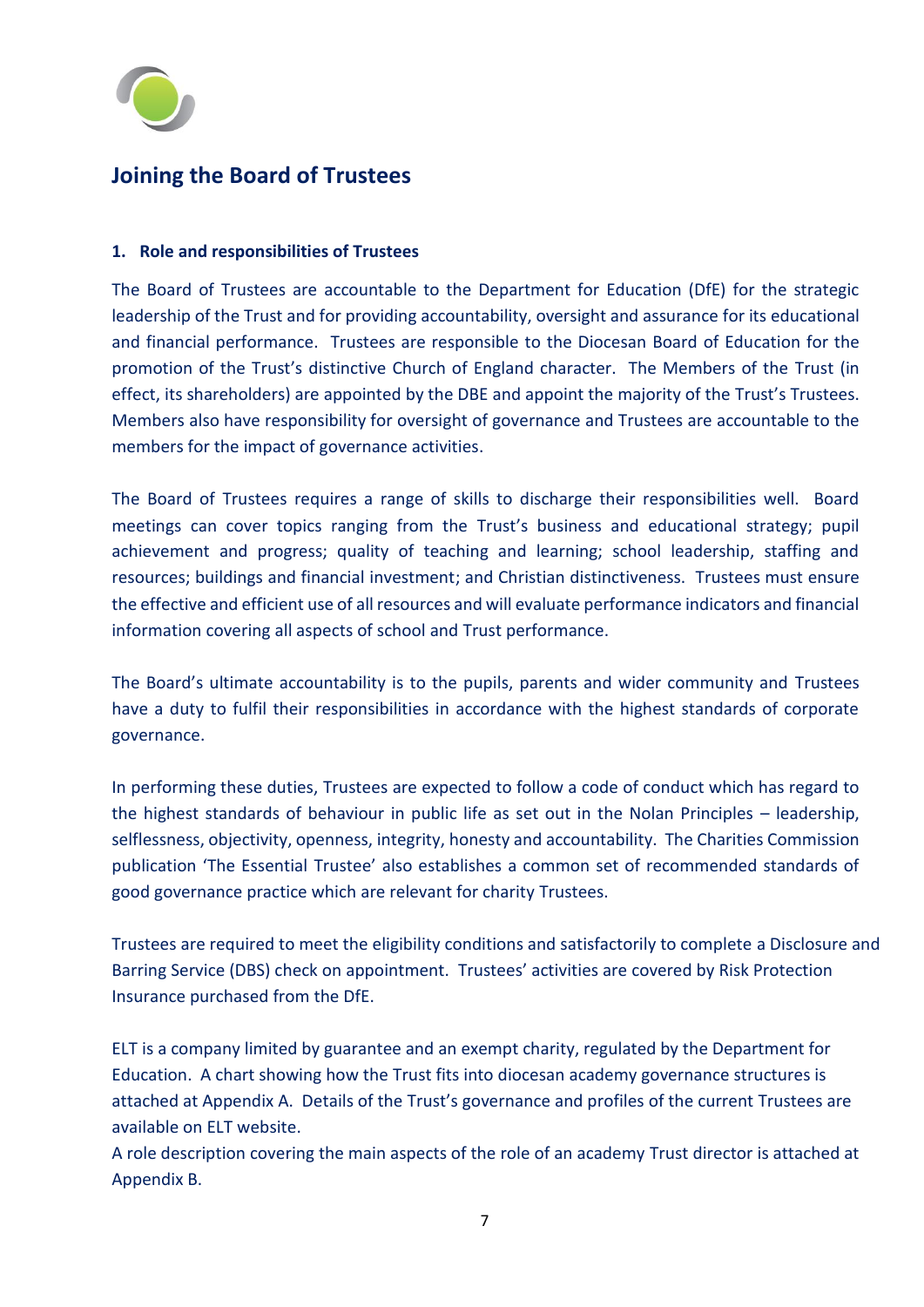

## **2. Recruitment of new Trustees**

In the light of the Trust's growth plan and recent and forthcoming director retirements, Trustees have carried out a skills audit and are seeking to make up to 4 new appointments. Working together, members and Trustees have set up a panel to oversee the appointment process and would welcome applications from those with strong educational, commercial and strategic skills including, but not limited to:

- Finance/Audit
- Legal/Compliance
- Strategic leadership/growth management
- HR

**Role 1:** The Trust is looking for a professional with considerable experience in the finance/ audit sector, to provide support/challenge and ensure that efficient and effective financial and audit processes are maintained. The individual should have experience in the analysis and scrutiny of financial information.

**Role 2:** The Trust is looking for someone with significant senior experience in the legal field who will be able to support and challenge the executive team as they further develop their approaches to Trust compliance.

**Role 3:** The Trust is looking for someone with experience of strategic planning, and leading and managing organisational growth and change.

**Role 4:** The Trust is looking for someone with strategic HR expertise is sought to support growth and change and provide specialist guidance to inform HR strategy, policies and processes.

Applicants need to be able fully to support the Trust's vision and values.

## **3. Time commitment**

The Board of Trustees meets 6 times a year during the daytime.

According to their skills, experience and interests, Trustees may also take on a specific role on behalf of the Board, for example for governance or property related matters. To ensure good connectivity and communication between the Trust's schools and the Board, some Trustees attend local governing committee meetings or other school events.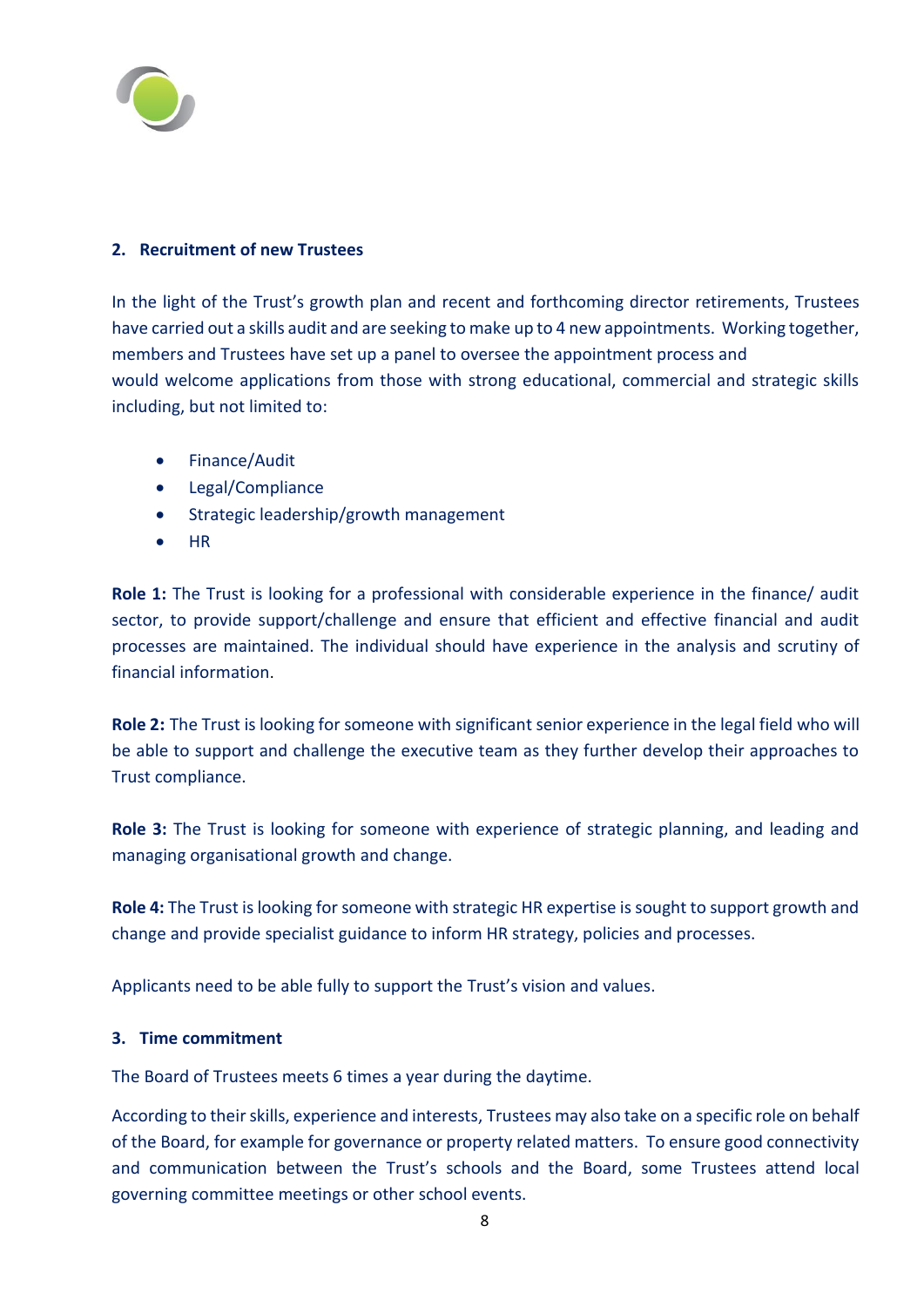

Over the course of a year, Trustees might expect to commit up to 15 hours a month to their role, whereas the position of Chair of the Trust is likely to require twice as much time.

Trustees are expected to take up induction and training opportunities to enable them to fulfil their role effectively. The role is not remunerated; travelling expenses are paid.

## **4. How to apply**

If you are interested in applying, please get in touch to arrange an informal conversation or a visit to a Trust school. Please contact Alison Morgan in the first instance via email [amorgan@enlightenlt.education](mailto:amorgan@enlightenlt.education)

Alternatively, if you would just prefer to apply, please send:

- an application form (available to download from the Trust website, Trustee Recruitment
- a covering letter explaining why you're interested in applying and what you feel you could contribute to the work of the Trust

## to Alison Morgan: [amorgan@enlightenlt.education](mailto:amorgan@emnlightenlt.education)

We will also be seeking to identify those who might be interested in taking on the following specific roles which might be available in the future as part of our succession planning, so please indicate if you would be interested in taking on any of the following roles in due course:

- Chair of the Trust
- Chair of the Education Committee
- Chair of the Resources Committee

## **5. Recruitment Process**

| Informal conversations or visits with Trust staff and/or Trustees                                 |  |  |
|---------------------------------------------------------------------------------------------------|--|--|
| Submit application                                                                                |  |  |
| Interview with a panel of Members and Trustees. This will take place ideally in person, or if not |  |  |
| possible, via Teams                                                                               |  |  |

We strongly recommend applying as early as you can to have the best possible chance of being considered as we may change the closing date if we have received sufficient applications

Appointments will be announced as soon as possible thereafter once references have been taken and DBS checks undertaken.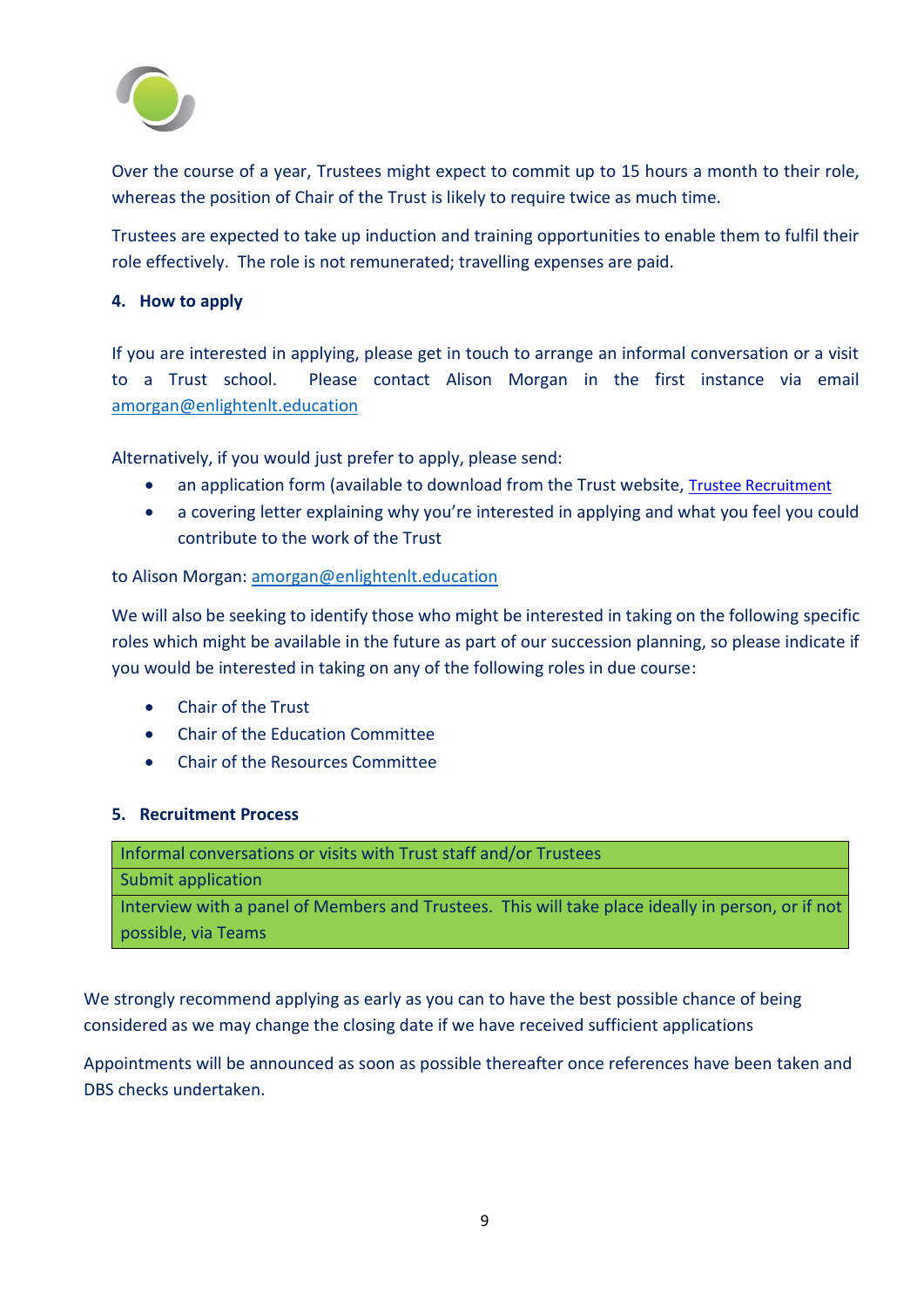

**APPENDIX A** 

# **Guildford Diocese – Academy Structures**

The diagram below shows the governance relationships within Guildford Diocese's academy structures.

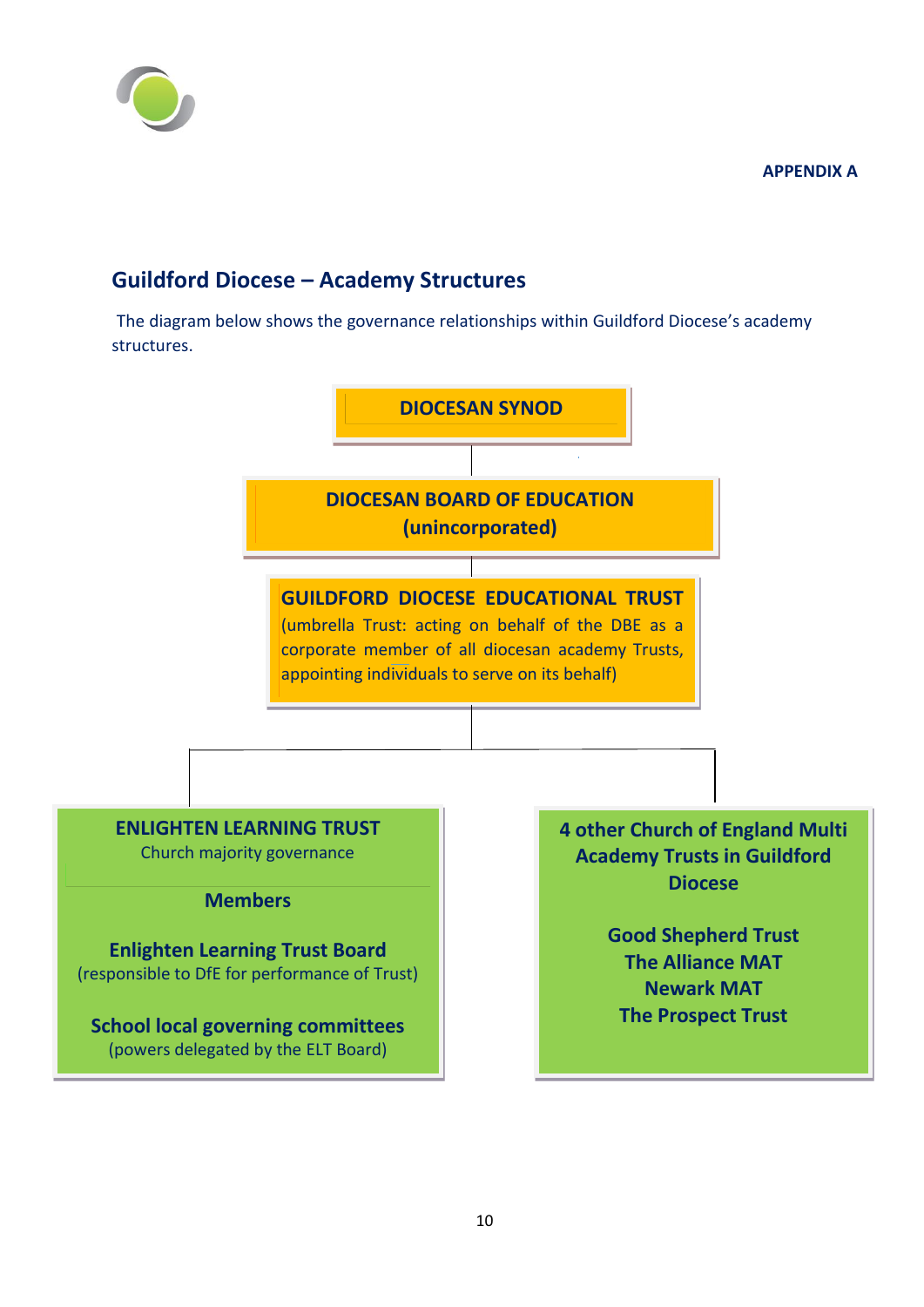

## **Academy Trust Trustee - Role description**

The Charities Act 2011 defines charity Trustees as the people responsible under the charity's governing document for controlling the administration and management of the charity. The Trustees of an academy Trust are both Trustees of the Trust as a charity and Trustees of the Trust as a Company limited by guarantee. In the Church of England, they are generally referred to as Trustees to avoid any confusion with the role of the Trustees of school sites; those who hold school sites under Trust for the benefit of the school. Trustees act collectively as a board of Trustees.

Under charity law the Trustees have the ultimate responsibility for directing the affairs of the Trust, and ensuring that it is solvent, well run and delivering the charitable outcomes for which it has been set up. In law Trustees have a range of legal duties, which are often described as those of compliance, care and prudence.

Non-executive Trustees work in partnership with their Chair, fellow Trustees and the Trust's Chief Executive Officer and leadership team to provide clear vision, mission and strategic direction for the Trust to:

- Contribute to the development of the Trust's future strategic goals, ensuring that the best interests of pupils and local communities are always top of the agenda and that they are fully engaged throughout this period of change for the Trust.
- Ensure the highest standards of educational provision across all academies within the Trust, and that the leaders of the Trust and all academies are held to account to deliver outstanding outcomes for pupils.
- Ensure the highest levels of transparency, audit, governance and accountability in the education, corporate and financial affairs of the Trust.
- Provide strategic leadership and direction to the Trust through oversight of and contribution to key strategy documents as well as by setting the strategic priorities.
- Ensure that the Trust's Christian ethos is actively promoted, as set out in the ethos statement of the articles of association, and that the Christian distinctiveness of each church school is developed and supported.
- Have an awareness and understanding of the national policy context and of local needs for education.
- Develop and review the Trust's internal controls and an audit regime to ensure that these identify the risks and opportunities to enable the Trust to be sustainable and relevant for all of the stakeholders.
- Work with their Chair and fellow Trustees in a supportive, helpful and constructive way to ensure the board is effective when it meets.